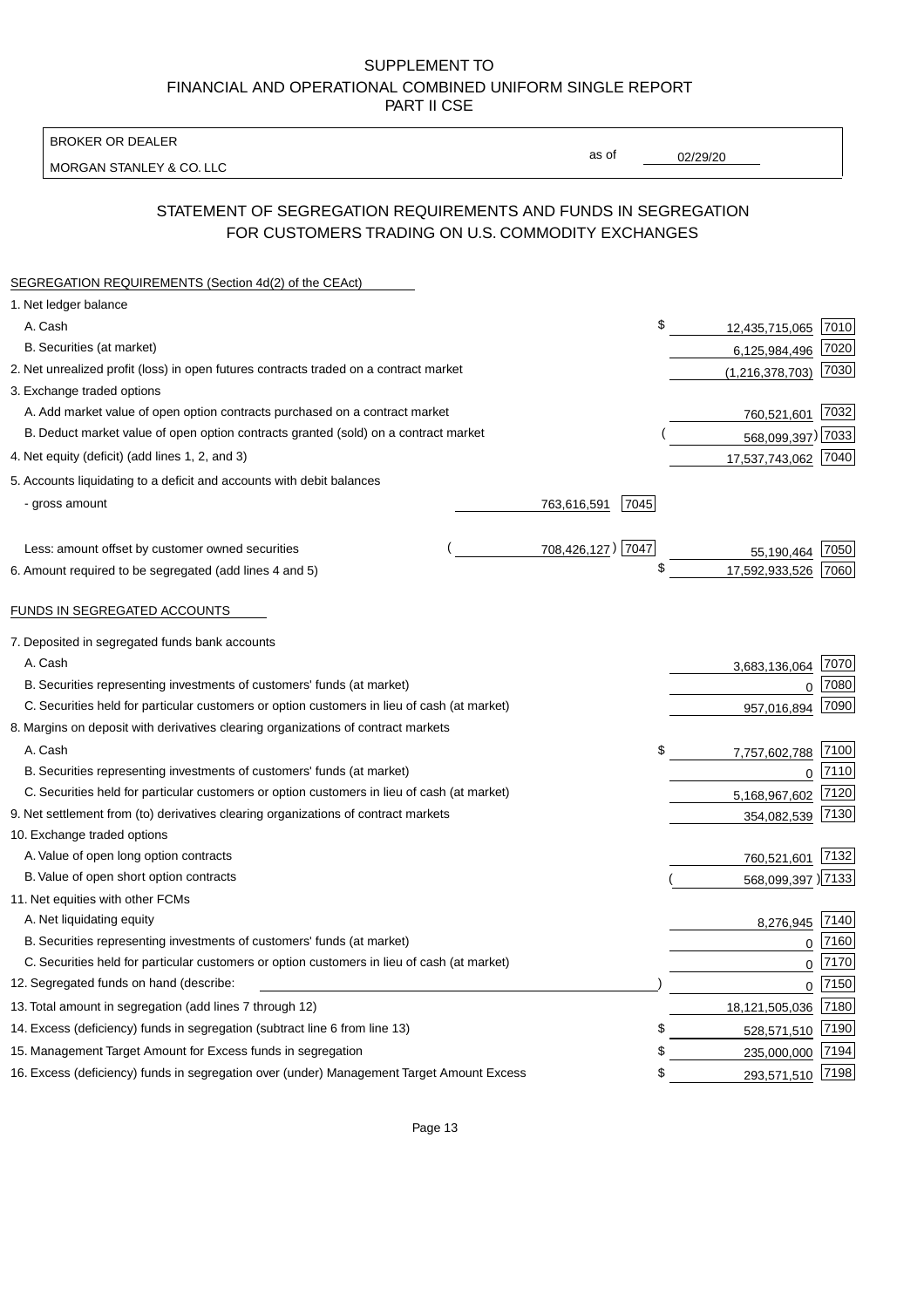| <b>BROKER OR DEALER</b>                                                              | as of                                  |          |                  |
|--------------------------------------------------------------------------------------|----------------------------------------|----------|------------------|
| MORGAN STANLEY & CO. LLC                                                             |                                        | 02/29/20 |                  |
| STATEMENT OF SEGREGATION REQUIREMENTS AND FUNDS IN SEGREGATION                       | FOR CUSTOMERS' DEALER OPTIONS ACCOUNTS |          |                  |
| 1. Amount required to be segregated in accordance<br>with Commission regulation 32.6 | \$                                     |          | <u>0</u>  7200   |
| 2. Funds in segregated accounts                                                      |                                        |          |                  |
| A. Cash                                                                              | \$<br>7210<br>$\Omega$                 |          |                  |
| B. Securities (at market)<br>C. Total                                                | 0 7220                                 |          | 7230<br>$\Omega$ |
| 3. Excess (deficiency) funds in segregation                                          |                                        |          |                  |
| (subtract line 2.C from line 1)                                                      |                                        |          | 0 7240           |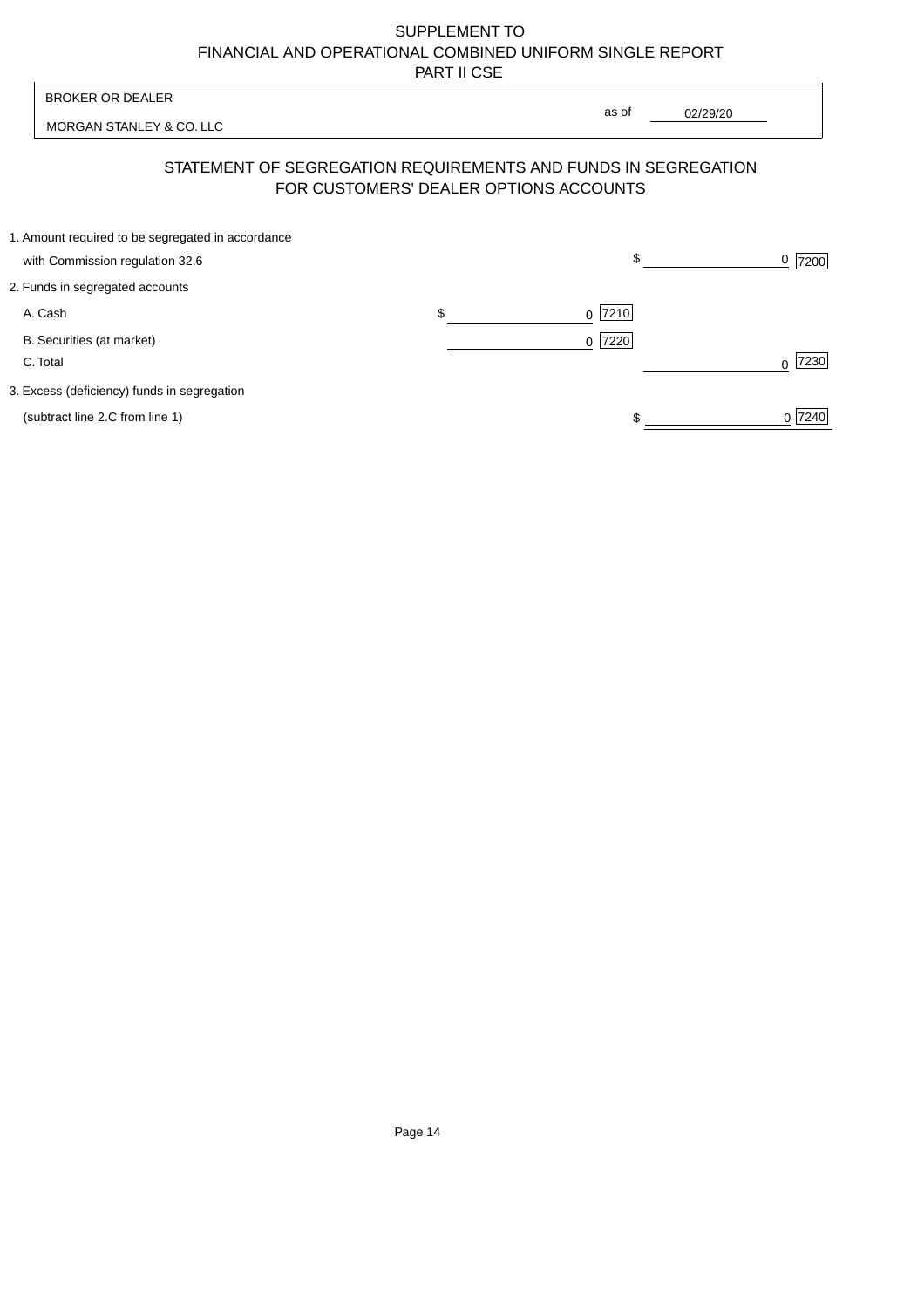PART II CSE

| BROKER OR DEALER         |       |          |
|--------------------------|-------|----------|
|                          | as of | 02/29/20 |
| MORGAN STANLEY & CO. LLC |       |          |

### STATEMENT OF SECURED AMOUNTS AND FUNDS HELD IN SEPARATE ACCOUNTS PURSUANT TO COMMISSION REGULATION 30.7

#### FOREIGN FUTURES AND FOREIGN OPTIONS SECURED AMOUNTS

| Amount required to be set aside pursuant to law, rule or regulation of a foreign government<br>or a rule of a self-regulatory organization authorized thereunder |  |                     | \$            | 0               | 7305 |
|------------------------------------------------------------------------------------------------------------------------------------------------------------------|--|---------------------|---------------|-----------------|------|
| 1. Net ledger balance - Foreign Futures and Foreign Option Trading - All Customers                                                                               |  |                     |               |                 |      |
| A. Cash                                                                                                                                                          |  |                     | \$            | 4,268,929,208   | 7315 |
| B. Securities (at market)                                                                                                                                        |  |                     |               | 2,193,587,110   | 7317 |
| 2. Net unrealized profit (loss) in open futures contracts traded on a foreign board of trade                                                                     |  |                     |               | (1,594,292,174) | 7325 |
| 3. Exchange traded options                                                                                                                                       |  |                     |               |                 |      |
| A. Market value of open option contracts purchased on a foreign board of trade                                                                                   |  |                     |               | 10,844,557      | 7335 |
| B. Market value of open contracts granted (sold) on a foreign board of trade                                                                                     |  |                     |               | (12, 231, 079)  | 7337 |
| 4. Net equity (deficit) (add lines 1.2. and 3.)                                                                                                                  |  |                     | \$.           | 4,866,837,622   | 7345 |
| 5. Accounts liquidating to a deficit and accounts with                                                                                                           |  |                     |               |                 |      |
| debit balances - gross amount                                                                                                                                    |  | 7351<br>686,831,807 |               |                 |      |
| Less: amount offset by customer owned securities                                                                                                                 |  | 621,963,856) 7352   |               | 64,867,951      | 7354 |
| 6. Amount required to be set aside as the secured amount - Net Liquidating Equity Method (add lines 4 and 5)                                                     |  | \$                  | 4,931,705,573 | 7355            |      |
| 7. Greater of amount required to be set aside pursuant to foreign jurisdiction (above) or line 6.                                                                |  | \$                  | 4,931,705,573 | 7360            |      |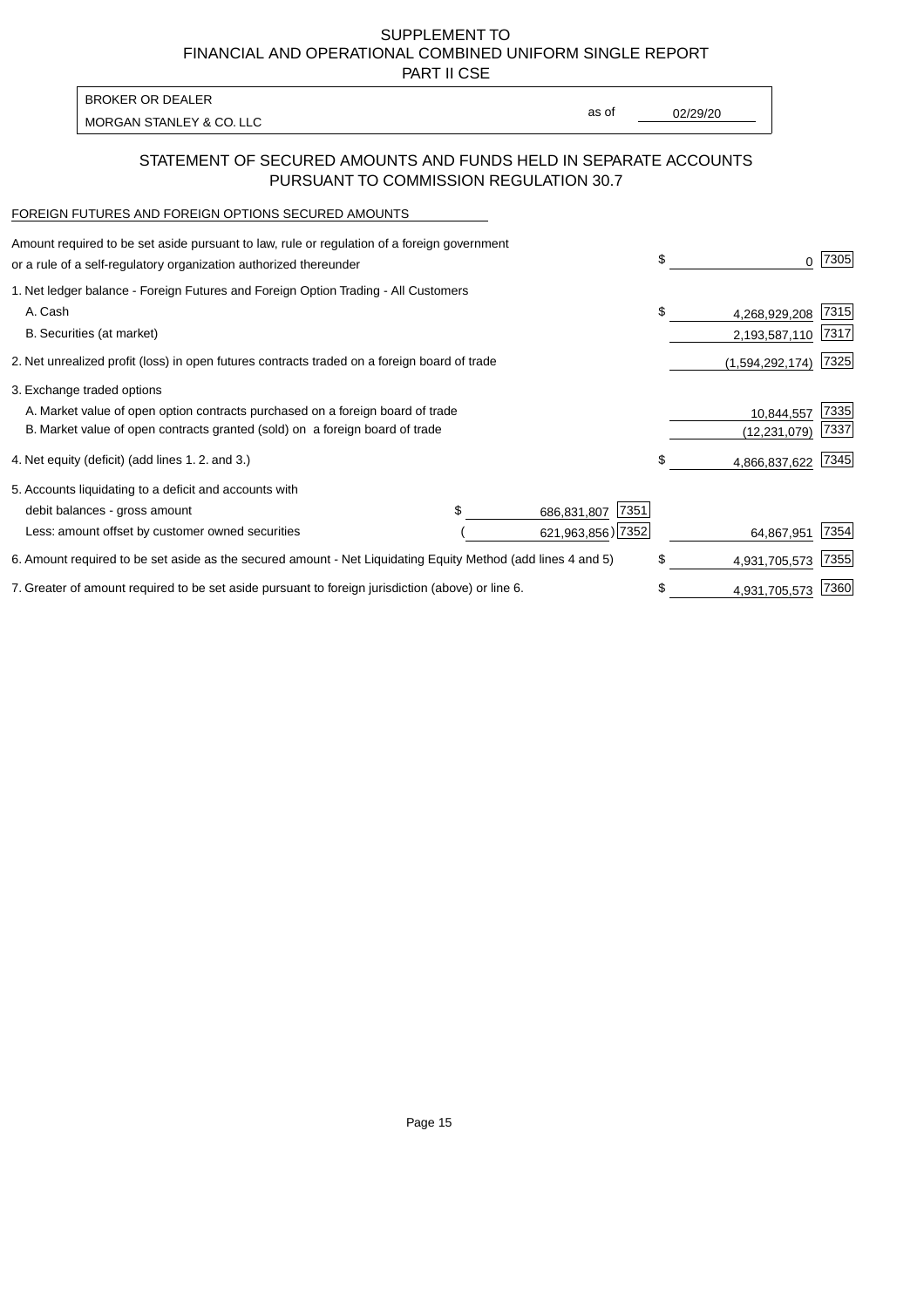#### BROKER OR DEALER

MORGAN STANLEY & CO. LLC

02/29/20 as of

## STATEMENT OF SECURED AMOUNTS AND FUNDS HELD IN SEPARATE ACCOUNTS PURSUANT TO COMMISSION REGULATION 30.7

## FUNDS DEPOSITED IN SEPARATE REGULATION 30.7 ACCOUNTS

| 1. Cash in banks                                                                       |      |                                    |             |                    |
|----------------------------------------------------------------------------------------|------|------------------------------------|-------------|--------------------|
| A. Banks located in the United States                                                  |      | \$<br>425,168,084                  | 7500        |                    |
| B. Other banks qualified under Regulation 30.7                                         |      |                                    |             |                    |
| Name(s):                                                                               | 7510 | 504,367,118 7520 \$                |             | 929,535,202 7530   |
| 2. Securities                                                                          |      |                                    |             |                    |
| A. In safekeeping with banks located in the United States                              |      | \$<br>470,444,808 7540             |             |                    |
| B. In safekeeping with other banks qualified under Regulation 30.7                     |      |                                    |             |                    |
| Name(s):                                                                               | 7550 | 0                                  | 7560        | 470,444,808 7570   |
| 3. Equities with registered futures commission merchants                               |      |                                    |             |                    |
| A. Cash                                                                                |      | \$<br>15,998,010 7580              |             |                    |
| <b>B.</b> Securities                                                                   |      |                                    | $0$ $7590$  |                    |
| C. Unrealized gain (loss) on open futures contracts                                    |      | 1,921,236                          | 7600        |                    |
| D. Value of long option contracts                                                      |      |                                    | $0$ 7610    |                    |
| E. Value of short option contracts                                                     |      |                                    | $0)$ 7615   | 17,919,246 7620    |
| 4. Amounts held by clearing organizations of foreign boards of trade                   |      |                                    |             |                    |
| Name(s):                                                                               | 7630 |                                    |             |                    |
| A. Cash                                                                                |      | \$                                 | 0 7640      |                    |
| <b>B.</b> Securities                                                                   |      |                                    | $0$ 7650    |                    |
| C. Amount due to (from) clearing organizations - daily variation                       |      | 0                                  | 7660        |                    |
| D. Value of long option contracts                                                      |      |                                    | 0 7670      |                    |
| E. Value of short option contracts                                                     |      |                                    | $_0$ ) 7675 | 0 7680             |
| 5. Amounts held by members of foreign boards of trade                                  |      |                                    |             |                    |
| Name(s):                                                                               | 7690 |                                    |             |                    |
| A. Cash                                                                                |      | \$<br>3,632,303,794 7700           |             |                    |
| <b>B.</b> Securities                                                                   |      | 1,723,142,302 7710                 |             |                    |
| C. Unrealized gain (loss) on open futures contracts                                    |      | $(1,596,213,411)$ 7720             |             |                    |
| D. Value of long option contracts                                                      |      | 10,844,557 7730                    |             |                    |
| E. Value of short option contracts                                                     |      | $(12,231,079)$ <sup>)</sup> $7735$ |             | 3,757,846,163 7740 |
| 6. Amounts with other depositories designated by a foreign board of trade              |      |                                    |             |                    |
| Name(s):                                                                               | 7750 |                                    |             | 0 7760             |
| 7. Segregated funds on hand (describe:                                                 |      |                                    |             | 0 7765             |
| 8. Total funds in separate section 30.7 accounts                                       |      |                                    |             | 5,175,745,419 7770 |
| 9. Excess (deficiency) set Aside Funds for Secured Amount (subtract Line 7 Secured     |      |                                    |             |                    |
| Statement page 15 from Line 8)                                                         |      |                                    | \$          | 244,039,846 7380   |
| 10. Management Target Amount for Excess funds in separate section 30.7 accounts        |      |                                    | \$          | 140,000,000 7780   |
| 11. Excess (deficiency) funds in separate 30.7 accounts over (under) Management Target |      |                                    | \$          | 104,039,846 7785   |
|                                                                                        |      |                                    |             |                    |